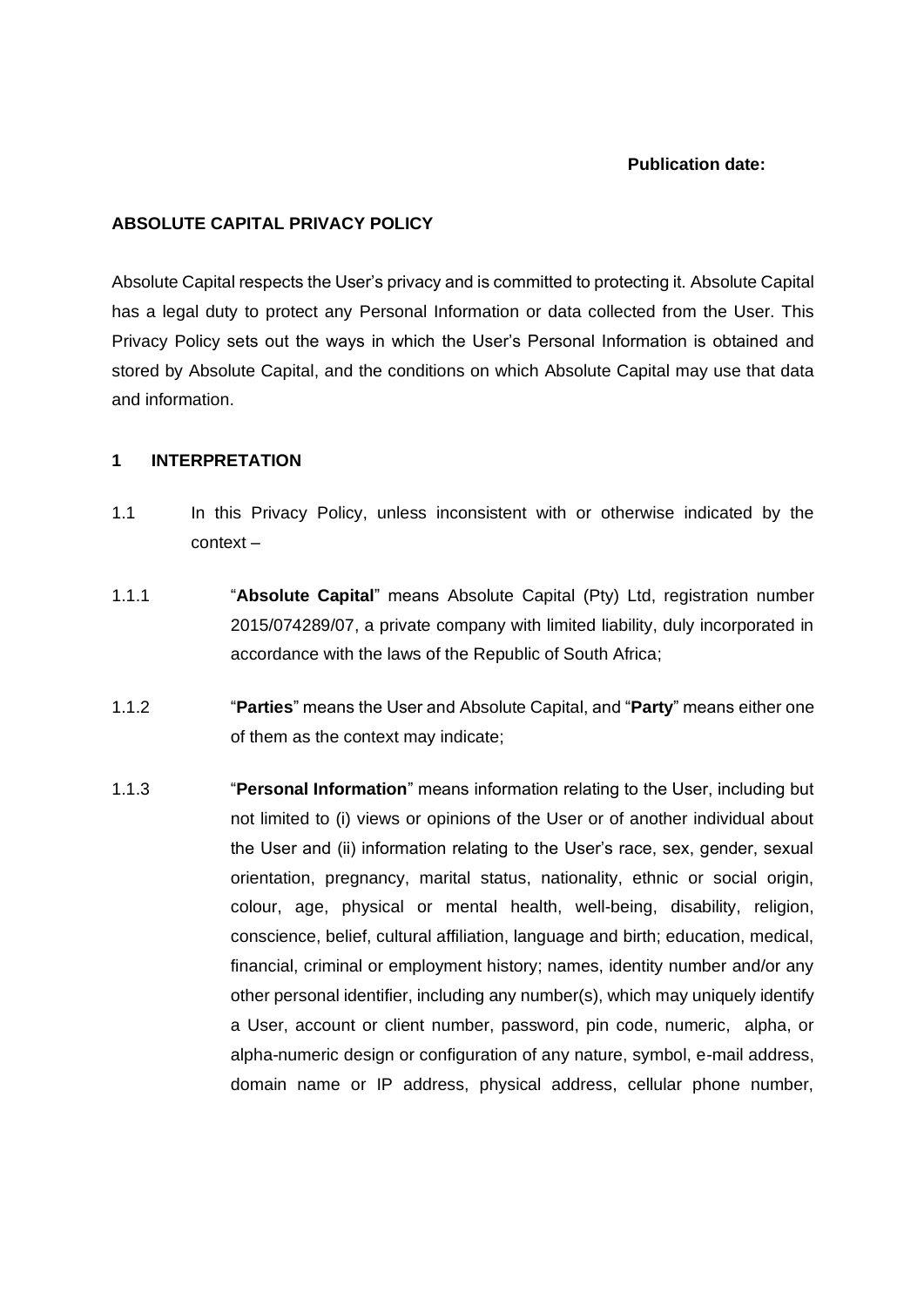telephone number or other particular assignment; blood type, fingerprint or any other biometric information; personal opinions, views, or preferences; correspondence that is implicitly or expressly of a personal, private or confidential nature (or further correspondence that would reveal the contents of the original correspondence); and corporate structure, composition and business operations (in circumstances where the User is a juristic person) irrespective of whether such information is in the public domain or not;

- 1.1.4 "**Processing**" means any operation or activity or any set of operations, whether or not by automatic means, concerning Personal Information, including the collection, receipt, recording, organisation, collation, storage, updating or modification, testing of, retrieval, alteration, consultation or use, dissemination by means of transmission, distribution or making available in any other form by electronic communications or other means, or merging, linking, blocking, degradation, erasure, or destruction, and "**Process**" has a corresponding meaning;
- 1.1.5 "**Privacy Policy**" means the privacy policy set out herein;
- 1.1.6 "**Terms and Conditions**" means the Website terms and conditions of Absolute Capital, contained on the Website;
- 1.1.7 "**User**" means the person using the Website;
- 1.1.8 "**Website**" means www.absolutecapital.co.za, and any of its associated Online Profiles;
- 1.2 Unless the context otherwise requires, or unless otherwise defined in this Privacy Policy, words and expressions defined in the Terms and Conditions shall have the same meanings when used in this Privacy Policy.
- 1.3 The rules of interpretation set forth in the Terms and Conditions shall apply *mutatis mutandis* to the interpretation of this Privacy Policy.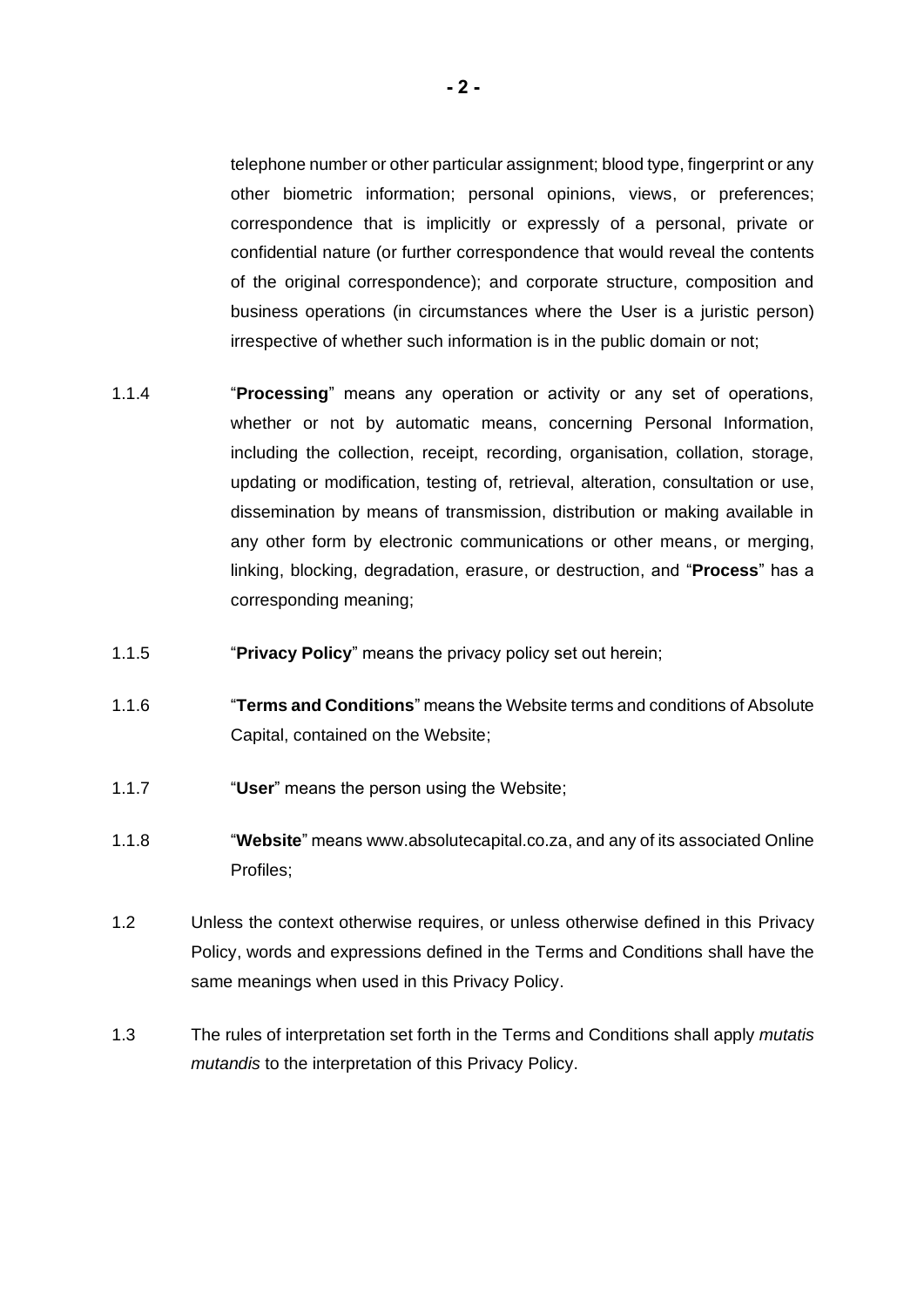# **2 SECURITY**

- 2.1 Absolute Capital does not warrant that the Website is completely secure, although Absolute Capital shall use all reasonable endeavours to keep any Personal Information safe.
- 2.2 In order to provide adequate security to all Users of the Website and to monitor activities prohibited under law the User hereby agrees to Absolute Capital's appointed service providers' right to intercept, monitor, block, read, delete, or access all data sent to the Website or any other communication facility provided by Absolute Capital.
- 2.3 Absolute Capital cannot guarantee that documents or files downloaded from the Website (if applicable) will be free from viruses and Absolute Capital does not accept any responsibility for any damage or loss caused by any virus. **The User must use virus-checking software when using the Website and when uploading or downloading any Content. The User agrees not to upload any file that may contain a virus to the Website. The User hereby indemnifies Absolute Capital and its service providers and affiliates against any possible damages, expenses or losses as a result of delivering computer programs or any other code that may damage the Website, infrastructure, or the service provider's infrastructure.**

# **3 PERSONAL INFORMATION**

3.1 The User hereby agrees that by submitting Personal Information or using the Website, the User consents to the Processing of Personal Information submitted to Absolute Capital in accordance with this Privacy Policy.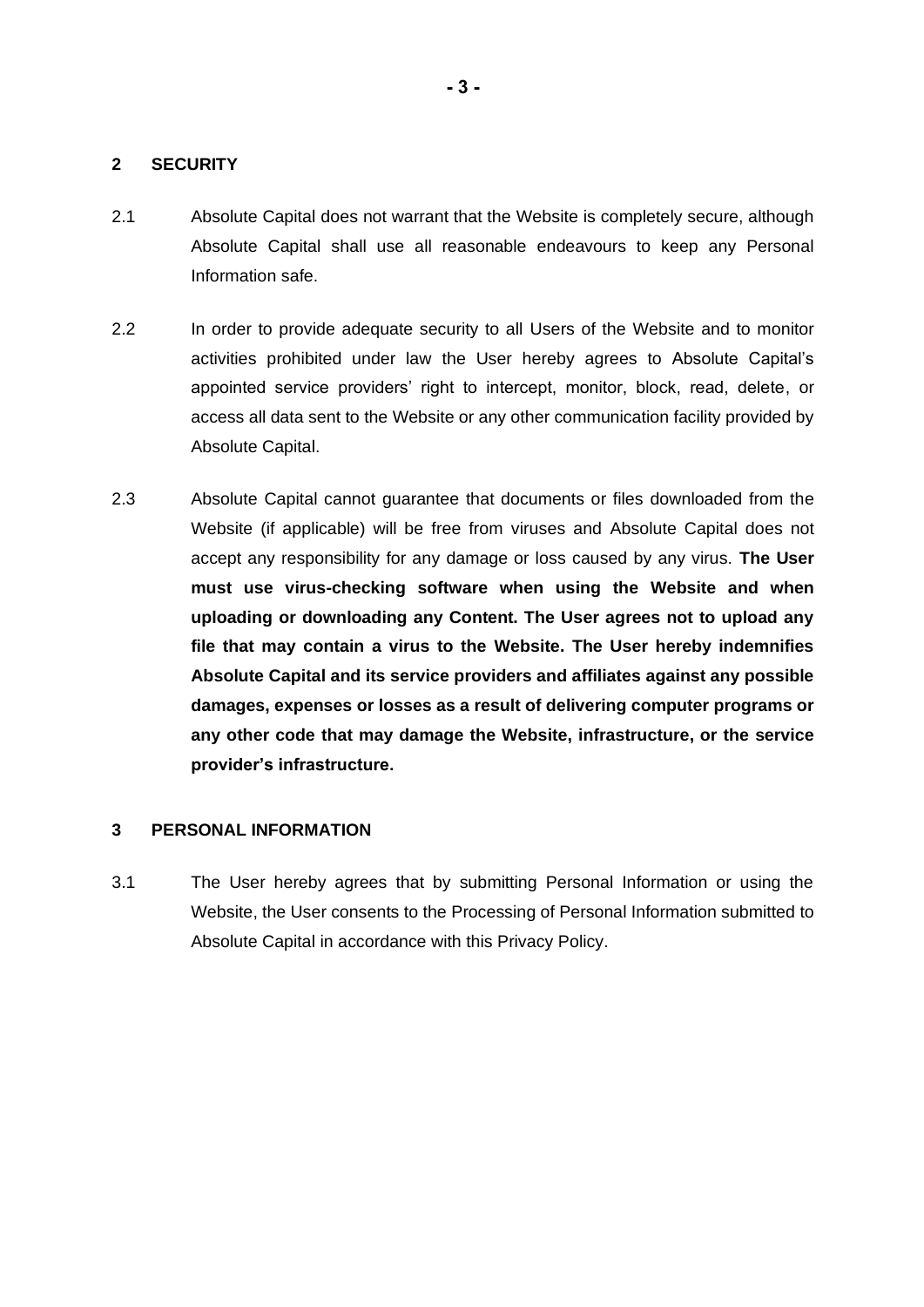# 3.2 General

### 3.3 Absolute Capital shall –

- 3.3.1 only Process Personal Information in accordance with the applicable laws and in terms of this Privacy Policy;
- 3.3.2 not disclose or otherwise make available the Personal Information to any third party (including sub-contractors and staff) other than authorised personnel or third parties who require access to such Personal Information strictly in order for Absolute Capital to operate the Website or to provide services to the User, unless the User has provided its prior written permission to do so to Absolute Capital;
- 3.3.3 ensure that all persons that have access to the Personal Information are bound by appropriate and legally binding confidentiality and non-use obligations in relation to the Personal Information; and
- 3.3.4 take appropriate, reasonable, technical, and organisational measures to ensure that the integrity of the Personal Information in its possession or under its control is secure and protected against unauthorised or unlawful processing, accidental loss, destruction or damage, alteration, disclosure, or access.

# 3.4 Information collected by Absolute Capital

The User agrees that Absolute Capital may collect, store and use the following information –

3.4.1 information about the User's computer and about the User's visits to and use of the Website (including but not limited to the User's internet protocol address, geographical location, browser type, referral source, length of visit and number of page views);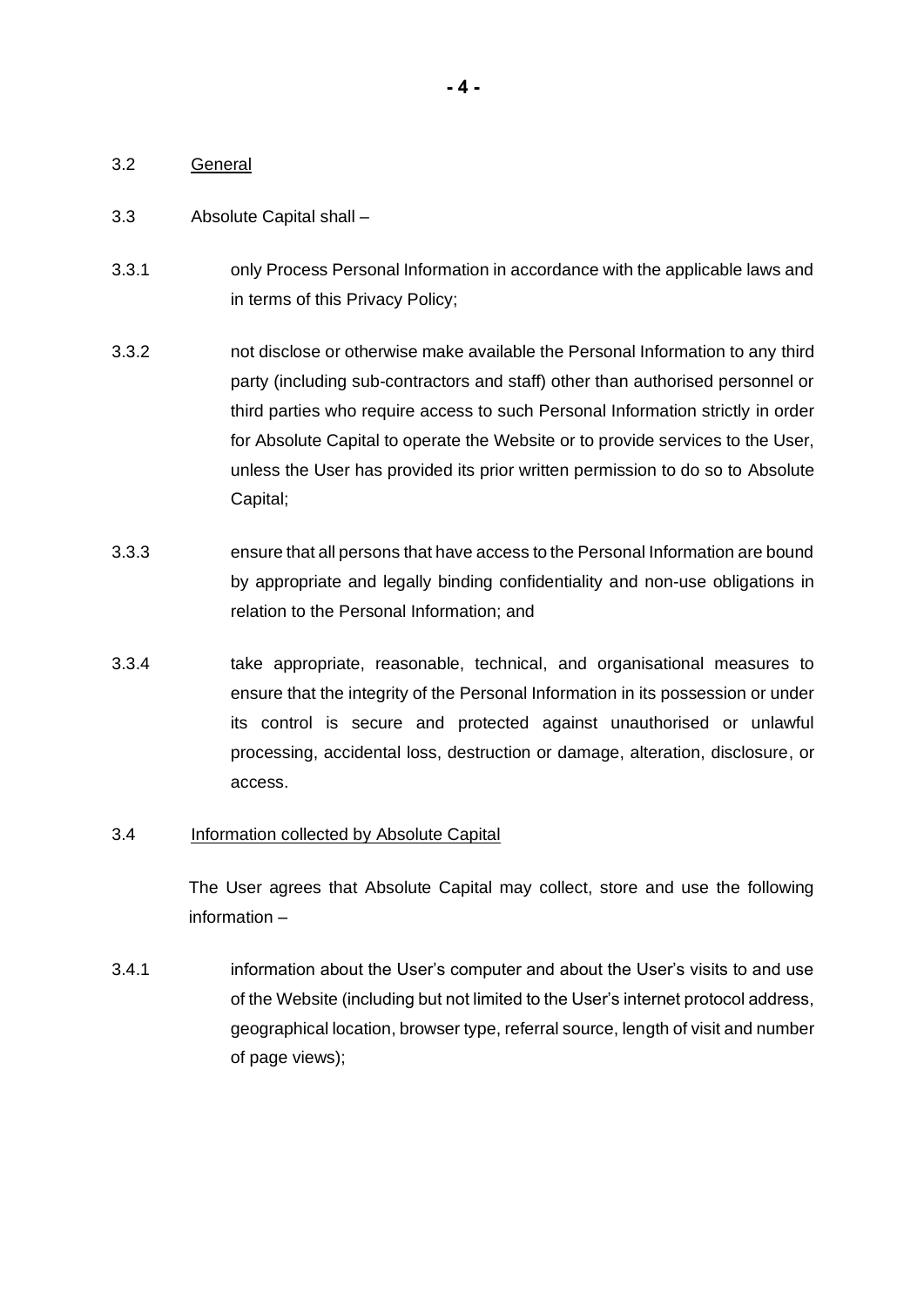- 3.4.2 any information about the User required by Absolute Capital to conduct its operations; and
- 3.4.3 information that other users share about the User.

### 3.5 Cookies

- 3.5.1 Cookies may be used by Absolute Capital to understand the Users better. Cookies allow Absolute Capital to understand who has seen which pages and advertisements, in order to determine how frequently particular pages are visited, and to determine the most popular areas of the Website. Depending on the type of cookies used, cookies also allow Absolute Capital to make the Website more user friendly, for example, permanent cookies allow the User's password to be saved so that the User does not have to re-enter it every time the User visits the Website.
- 3.5.2 The User is entitled to adjust its browser so that cookies are not accepted. Should the User do this, he/she will still be able to browse the Website, but the functions that allow the User to access an existing account or page that requires a username or password, may not be available.
- 3.5.3 Cookies do not contain Personal Information. Absolute Capital does not exchange cookies with any third party websites or external data suppliers.
- 3.5.4 Absolute Capital shall only keep cookies for the duration of the User's visit to the Website, except where the User elects to save login information.

# 3.6 Use of Personal Information

3.6.1 Personal Information submitted on the Website or by any other communication will be used for the purposes specified herein.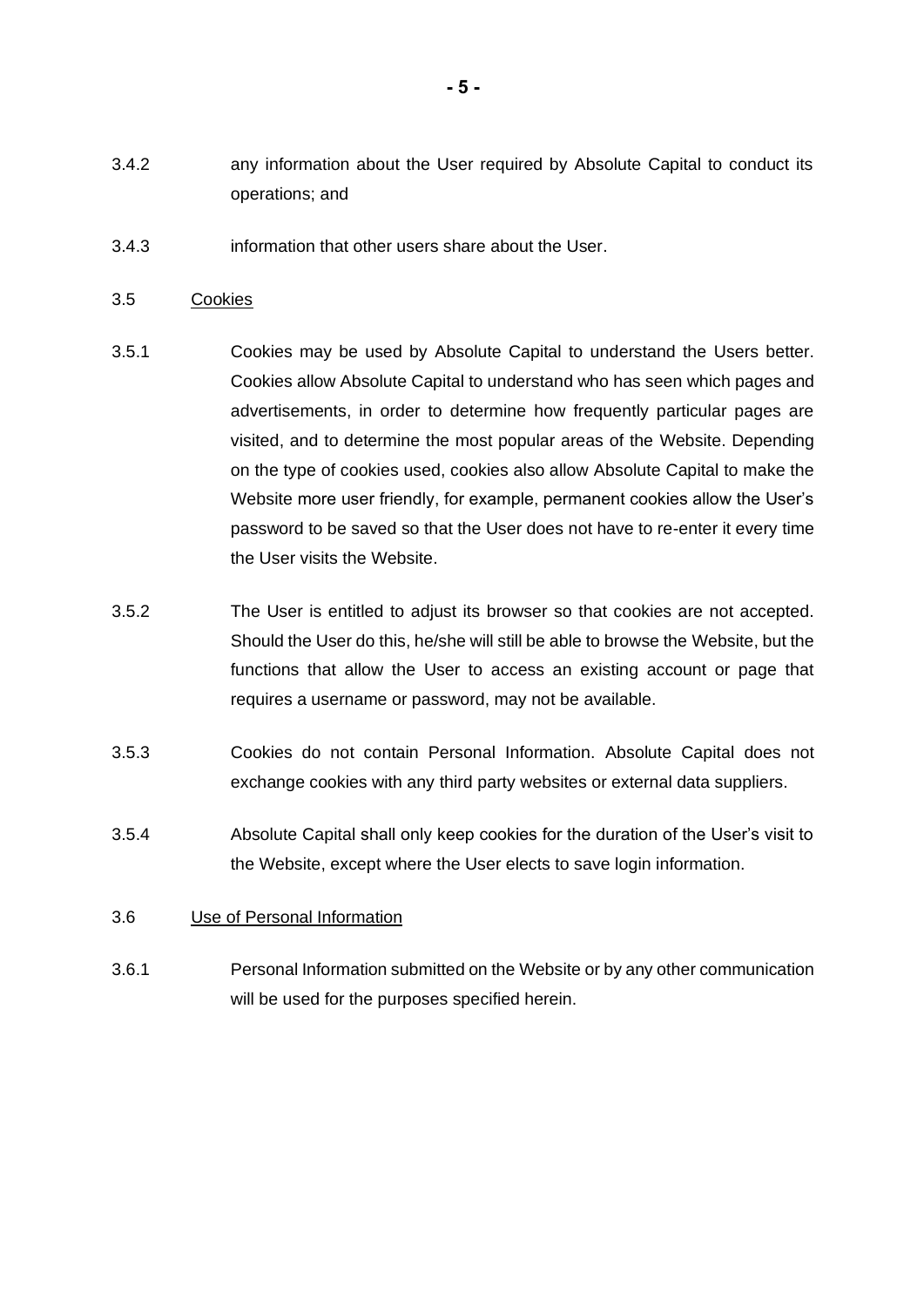- 3.6.2 The User hereby consents to the use of his/her Personal Information to allow Absolute Capital to -
- 3.6.2.1 administer the Website;
- 3.6.2.2 improve User experience by personalising the Website;
- 3.6.2.3 carry out obligations arising from any contracts entered into between the User and Absolute Capital, insofar as it is applicable;
- 3.6.2.4 allow participation in interactive features of the services provided (i.e. forum or poll taking or voting (when available);
- 3.6.2.5 notify the User about changes to the services provided;
- 3.6.2.6 send the User email notifications as requested by the User;
- 3.6.2.7 provide the User with information, products and services relating to the information, products or services of Absolute Capital, which Absolute Capital thinks may be of interest, by email or similar technology. **The User is entitled to inform Absolute Capital at any time if the User does not wish to receive marketing communication**;
- 3.6.2.8 provide third parties with statistical information about the Website users, which information will not include Personal Information;
- 3.6.2.9 deal with enquiries and complaints made by or about a User relating to the Website or Content; and
- 3.6.2.10 use the information for such other things as may be required by Absolute Capital, or may be ancillary to, the administration of the Website or the provision of its services.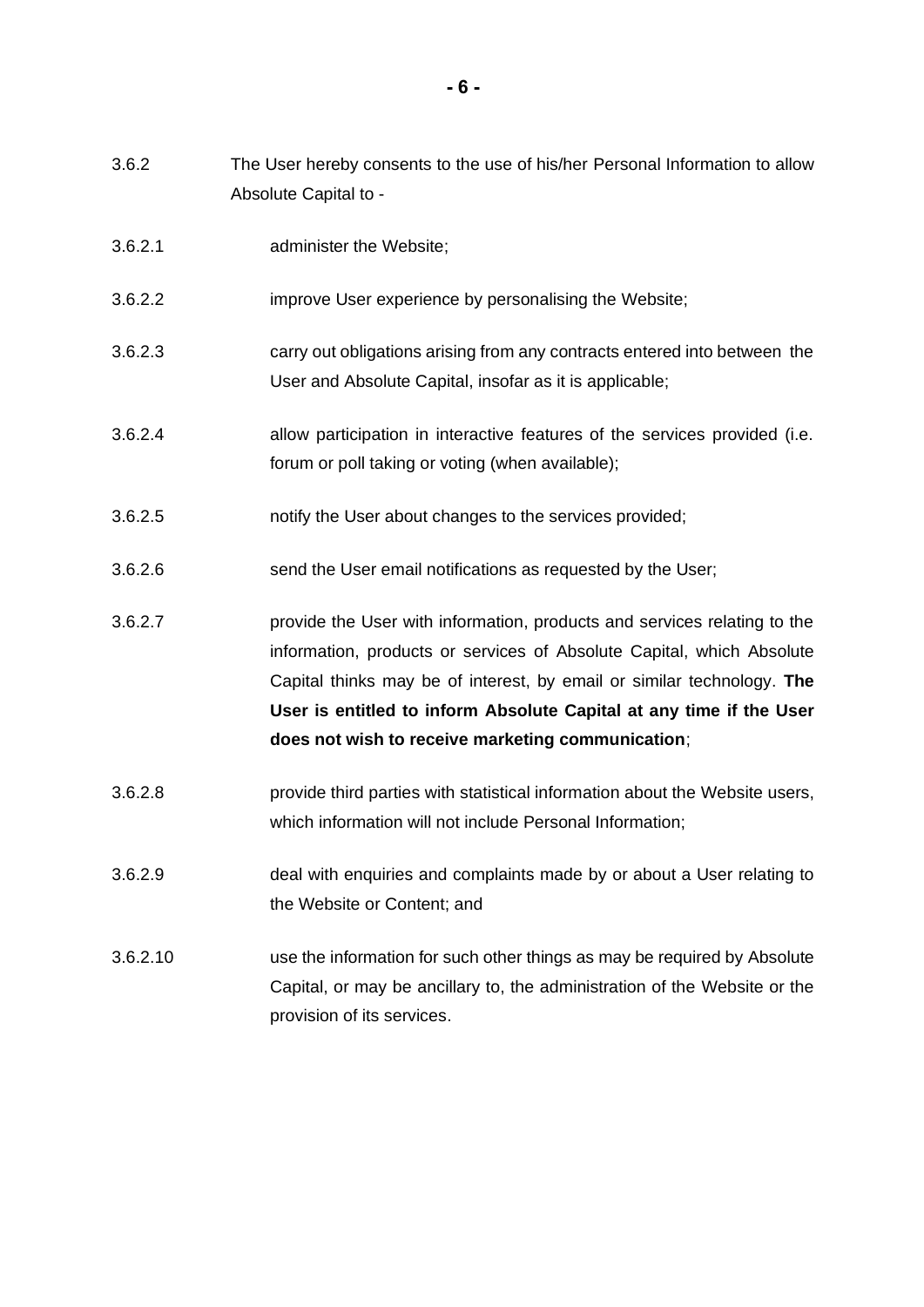- 3.6.3 It is the User's responsibility to obtain the necessary consent from a third party prior to submitting a third party's Personal Information to the Website, **and the User accordingly warrants that any such consent has been obtained in respect of any Personal Information uploaded by the User**.
- 3.6.4 Absolute Capital shall not share information about the User unless Absolute Capital, in accordance with clause [3.7](#page-6-0) -
- 3.6.4.1 shares the information in order to conduct its business and provides its services to the user;
- 3.6.4.2 has received permission from the User; or
- 3.6.4.3 has removed the User's Personal Information from it.
- 3.6.5 Absolute Capital stores Personal Information and other data for as long as it is necessary to provide products and services to the User and others, including those described above. Personal Information will be destroyed once it has become obsolete, unless Absolute Capital is required to retain it in terms of any applicable laws.

#### <span id="page-6-0"></span>3.7 Disclosures

- 3.7.1 Absolute Capital may disclose information about the User to any of its employees, officers, agents, suppliers, or subcontractors insofar as reasonably necessary for the purposes as set out herein.
- 3.7.2 In addition, Absolute Capital may disclose information about the User -
- 3.7.2.1 to the extent required to do so by law;
- 3.7.2.2 in connection with any legal proceedings or prospective legal proceedings;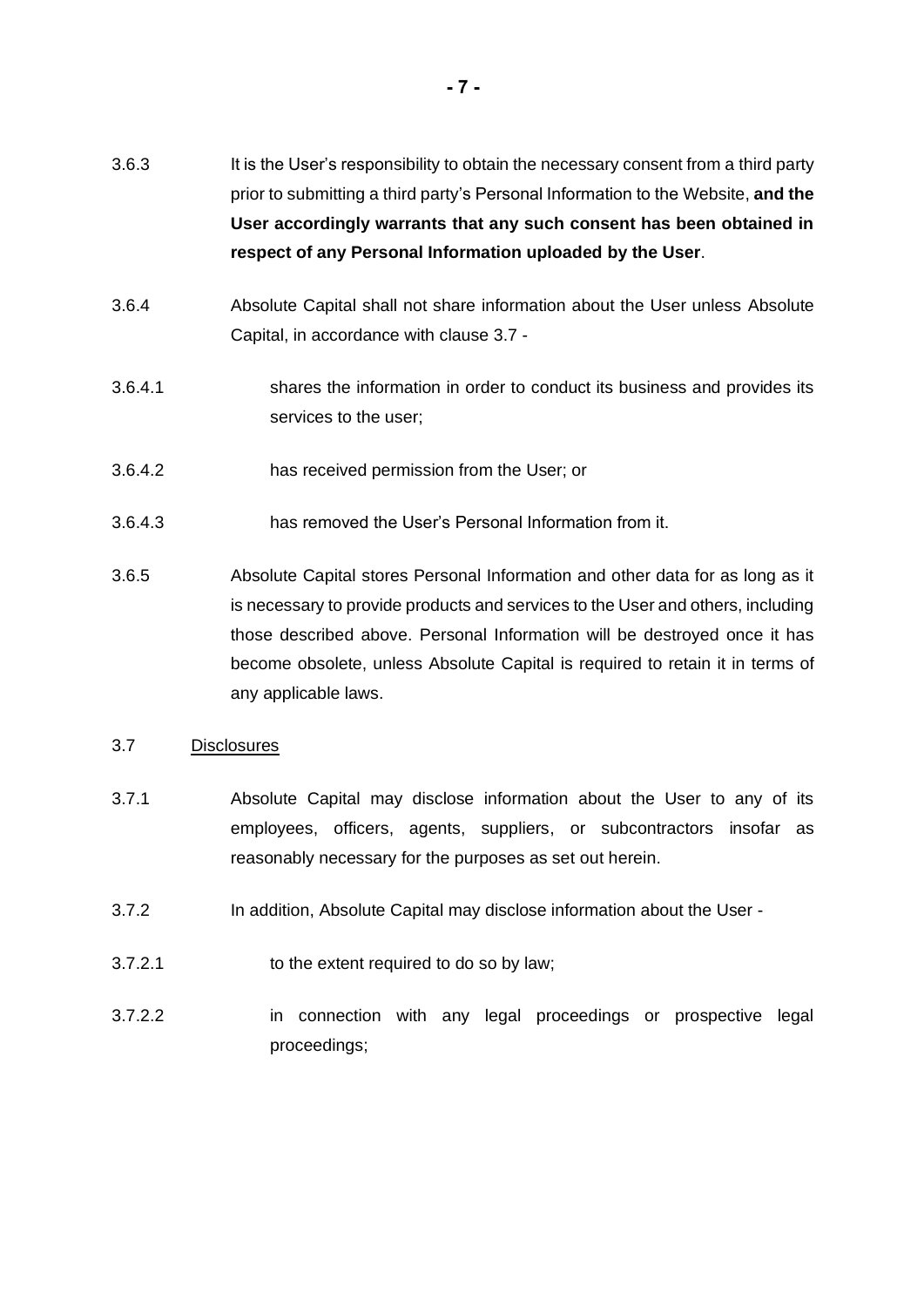- 3.7.2.3 in order to establish, exercise or defend its legal rights (including providing information to others for the purposes of fraud prevention and reducing credit risk); and
- 3.7.2.4 to the purchaser (or prospective purchaser) of any business or asset, which Absolute Capital contemplates selling, to the extent required.
- 3.7.3 Occasionally third parties may provide information Processing services to Absolute Capital. In those circumstances (should Absolute Capital deem it necessary) those third parties shall be required to enter into a non-disclosure agreement or any other agreement with reference to the protection of Personal Information on no less stringent terms than those found herein, and to process and protect a User's Personal Information in accordance with Absolute Capital's instructions.

#### 3.8 Notification of a Personal Information security breach

- <span id="page-7-0"></span>3.8.1 Absolute Capital shall –
- 3.8.1.1 notify the User in writing, immediately if it becomes aware or has reasonable grounds to believe that the Personal Information of a User has been accessed or acquired by an unauthorised person, and take all appropriate steps to limit the compromise of Personal Information and to restore the integrity of the affected information systems as quickly as possible;
- 3.8.1.2 as soon as reasonably possible thereafter, engage with any persons who may be appointed by Absolute Capital to discuss the security breach, to report all relevant facts relating to the compromise and steps to be taken to mitigate the extent of the compromise and loss occasioned by the compromise; and
- 3.8.1.3 provide the User with details of the Personal Information affected by the compromise, including but not limited to, the nature and extent of the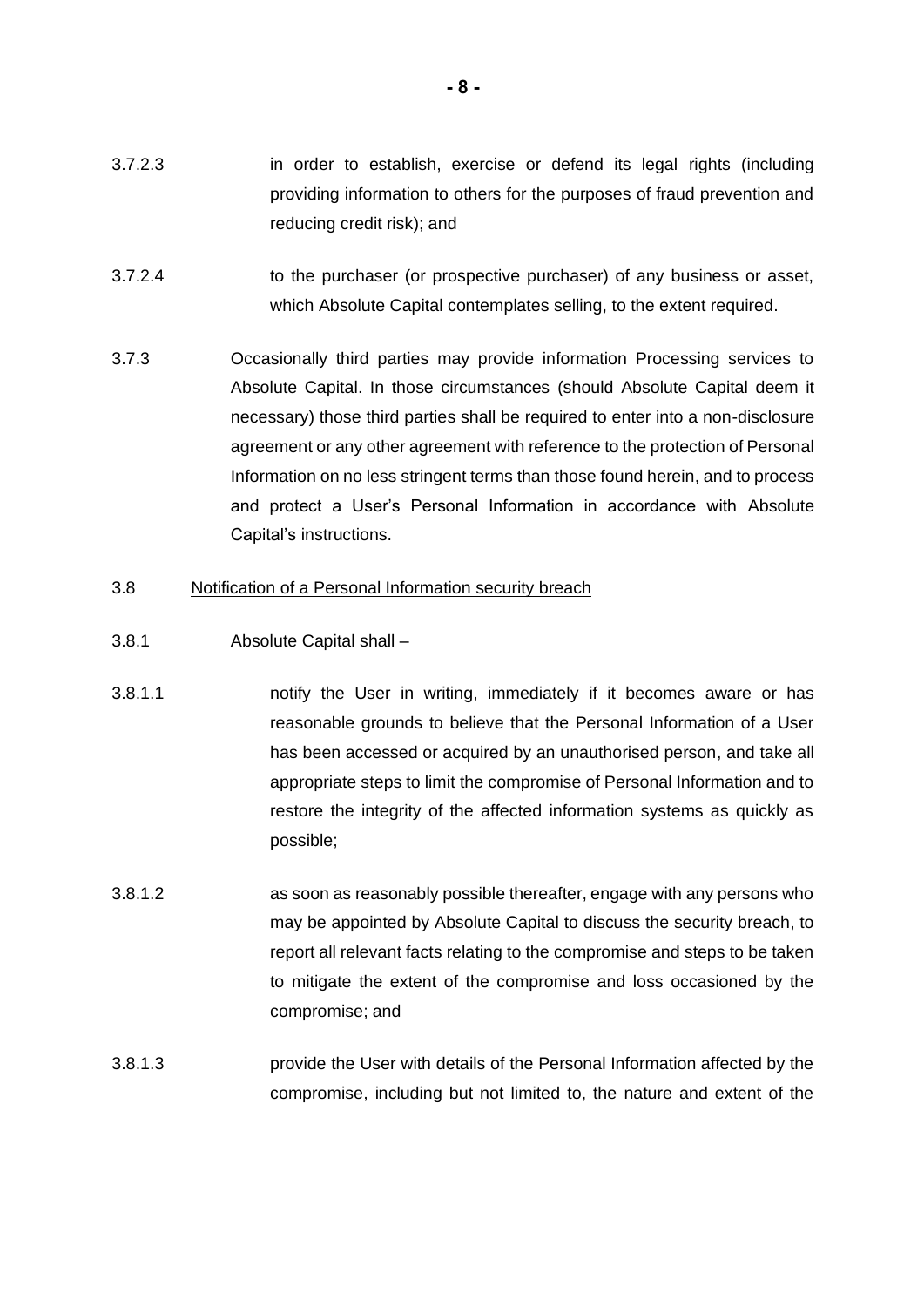compromise, and, where possible, details of the identity of the unauthorised person/s who are known to or who may reasonably be suspected of, having accessed or acquired the Personal Information.

- 3.8.2 Immediately upon notifying the User as set forth in clause [3.8.1,](#page-7-0) Absolute Capital shall –
- 3.8.2.1 at its own cost, take all necessary steps to mitigate the continuation of the compromise, the repetition of a similar compromise, and mitigate the extent of the loss occasioned by the compromise of the Personal Information;
- 3.8.2.2 implement all measures reasonably necessary to restore the integrity of Absolute Capital's information system; and
- 3.8.2.3 notify all affected Users.

# **4 POLICY AMENDMENTS**

 Absolute Capital may update this Privacy Policy from time-to-time by posting a new version on the Website. Absolute Capital shall inform the User of any such changes, and ensure that the latest version is uploaded to the Website at all times.

# **5 USER'S RIGHTS**

5.1 The User has the right to decide which Personal Information is kept about the User. Absolute Capital shall provide the User with (free of charge) confirmation whether or not it holds Personal Information about the User and with further details regarding the Personal Information so held (if applicable) in accordance with Absolute Capital's Promotion of Access to Information manual. If the User is concerned that any of the information so held is incorrect, please contact Absolute Capital immediately. **The User is further entitled to request that any such information be deleted or the use thereof restricted.**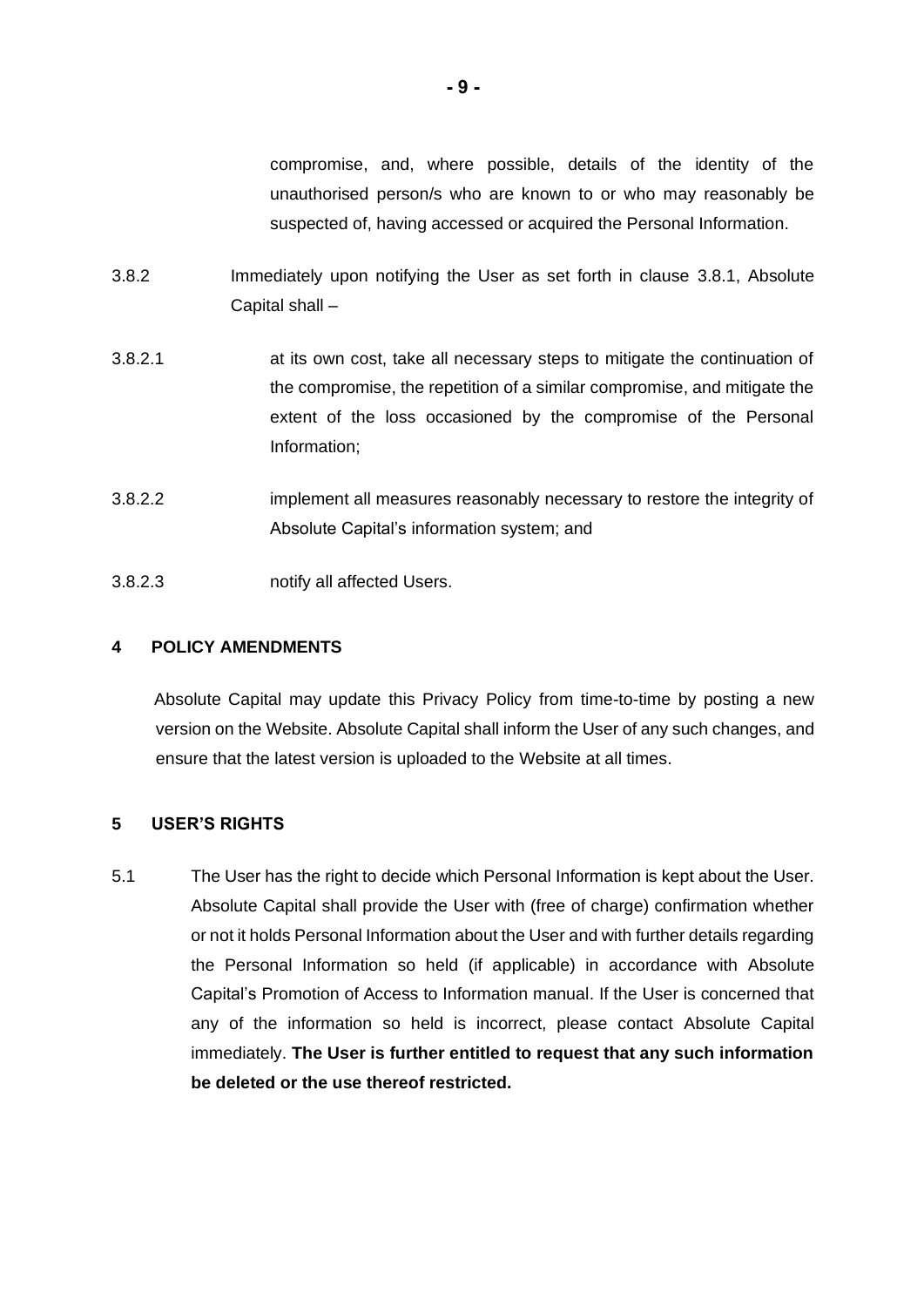<span id="page-9-0"></span>5.2 The User is entitled to instruct Absolute Capital not to utilise the User's Personal Information for direct marketing purposes or in any further manner by emailing Absolute Capital at any time to the following email address: janine@absolutecapital.co.za.

# **6 CONTACT**

If the User has any questions about the treatment of his/her Personal Information, please contact Absolute Capital by using the email address provided in clause [5.2](#page-9-0) above.

# **7 GENERAL**

7.1 Formation and validity of this Privacy Policy

The User hereby agrees that -

- <span id="page-9-1"></span>7.1.1 Any User aged 18 or under must first get his/her parent/guardian's permission before providing Personal Information on the Website or to Absolute Capital;
- 7.1.2 Subject to clause [7.1.1](#page-9-1) above the User warrants that he/she is at least 18 years of age and possesses the legal right and ability to enter into this Privacy Policy and to use this Website in accordance with all terms and conditions herein; and
- 7.1.3 All information that is incorporated by using hyperlinks and/or other methods of reference form part of this Privacy Policy.
- 7.2 Communication, dispatch and receipt
- 7.2.1 Data messages sent from Absolute Capital to the User is deemed to be received when the complete message is outside the control of Absolute Capital's systems (at the time it has left such system).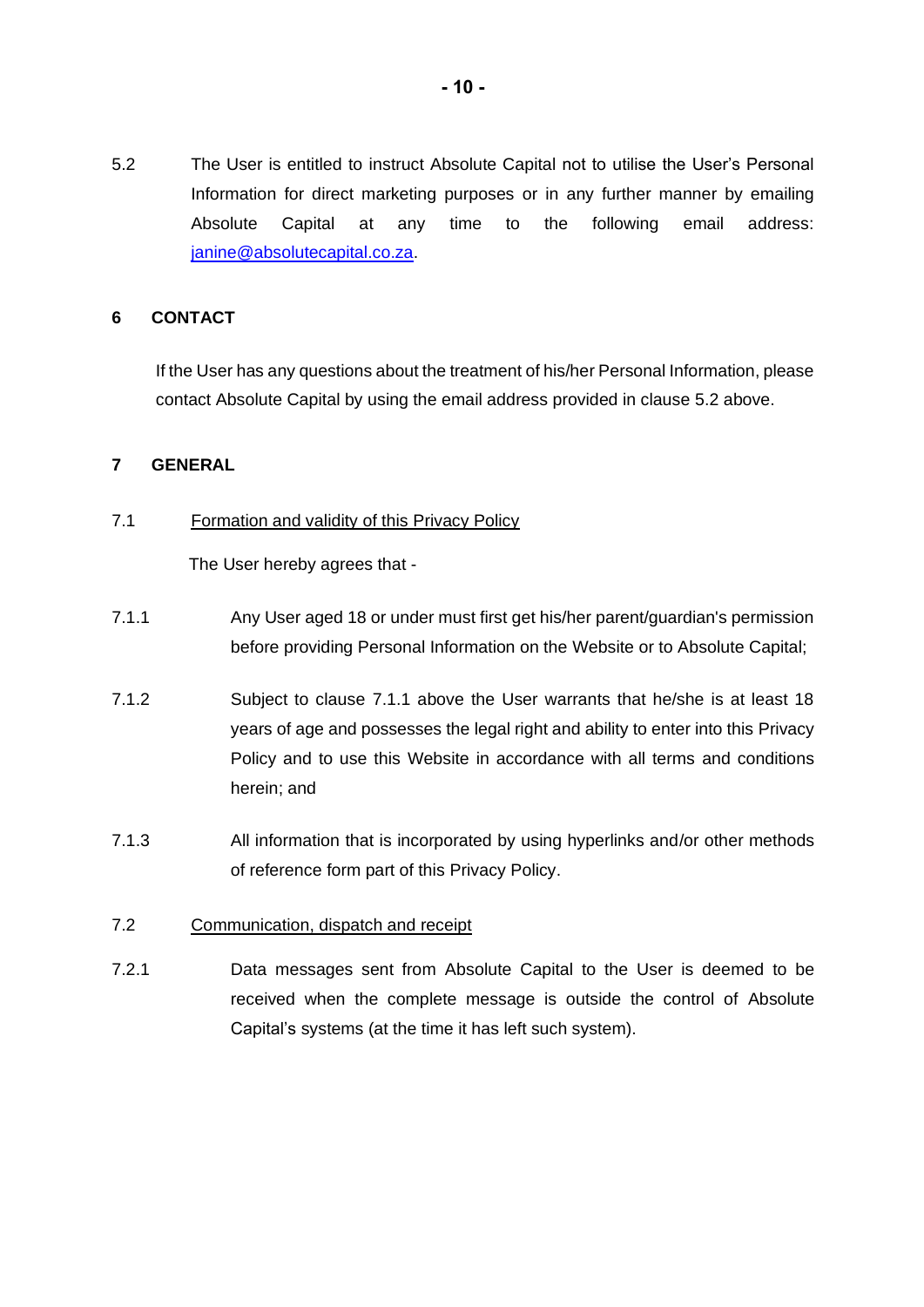7.2.2 Data messages from the User to Absolute Capital are only deemed to be received by Absolute Capital when Absolute Capital respond thereto. Such acknowledgement further does not give legal effect to that message, unless specifically indicated by Absolute Capital to the contrary.

# **8 BREACH & TERMINATION**

Failure to comply with this Privacy Policy or the Terms and Conditions constitutes a material breach upon which the User is permitted to use the Website, and may result in Absolute Capital taking all or any of the following actions -

- 8.1 immediate, temporary or permanent withdrawal of the User's right to use the Website;
- 8.2 immediate, temporary or permanent removal of any Content uploaded by the User to the Website;
- 8.3 issue a warning to the User;
- 8.4 obtain an order against the User for specific performance, with or without claiming damages;
- 8.5 claim such damages as it may have suffered in lieu of specific performance together with all amounts owing under or in terms of this Privacy Policy; and/or
- 8.6 disclosure of such information to law enforcement authorities, as deemed necessary in Absolute Capital's sole discretion.

# **9 GENERAL AND MISCELLANEOUS**

9.1 This Privacy Policy constitutes the entire agreement between the Parties as to the subject matter hereof and save as may be expressly set out herein, no agreements,